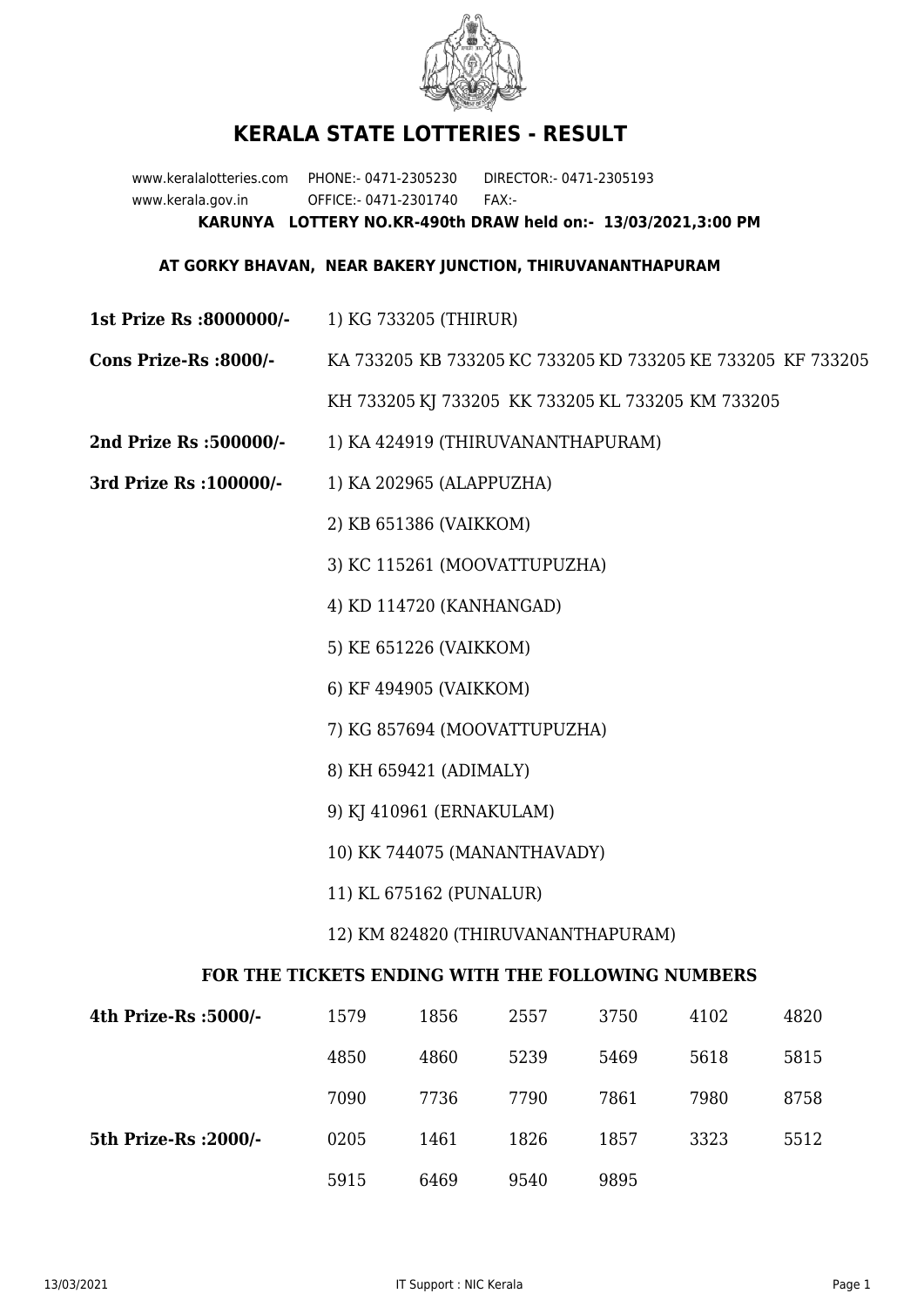| 6th Prize-Rs : 1000/- | 0780 | 1493 | 1704 | 2395 | 2462 | 3507 |
|-----------------------|------|------|------|------|------|------|
|                       | 3712 | 5373 | 5898 | 6464 | 7046 | 8654 |
|                       | 8675 | 9198 |      |      |      |      |
| 7th Prize-Rs :500/-   | 0135 | 0214 | 0351 | 0575 | 0582 | 0762 |
|                       | 1269 | 1512 | 1534 | 1618 | 2578 | 2877 |
|                       | 2896 | 2935 | 2967 | 3040 | 3306 | 3336 |
|                       | 3652 | 3725 | 3815 | 3897 | 3993 | 4000 |
|                       | 4097 | 4158 | 4202 | 4212 | 4348 | 4389 |
|                       | 4521 | 4910 | 5017 | 5180 | 5336 | 5425 |
|                       | 5430 | 5530 | 5566 | 5580 | 5790 | 5913 |
|                       | 5927 | 5947 | 6023 | 6420 | 6822 | 6980 |
|                       | 7092 | 7203 | 7222 | 7289 | 7486 | 7521 |
|                       | 7762 | 7935 | 7949 | 7995 | 8084 | 8299 |
|                       | 8400 | 8573 | 8689 | 8938 | 9447 | 9589 |
|                       | 9590 | 9612 | 9614 | 9661 | 9741 | 9982 |
| 8th Prize-Rs : 100/-  | 0048 | 0195 | 0260 | 0267 | 0289 | 0358 |
|                       | 0403 | 0432 | 0454 | 0491 | 0991 | 1123 |
|                       | 1176 | 1355 | 1610 | 1628 | 1717 | 1782 |
|                       | 1805 | 1852 | 1869 | 1877 | 1916 | 1952 |
|                       | 2021 | 2227 | 2356 | 2459 | 2494 | 2497 |
|                       | 2634 | 2724 | 2799 | 2876 | 3021 | 3112 |
|                       | 3247 | 3348 | 3405 | 3422 | 3872 | 3898 |
|                       | 4021 | 4155 | 4218 | 4351 | 4512 | 4707 |
|                       | 4711 | 4810 | 4930 | 5026 | 5062 | 5083 |
|                       | 5095 | 5218 | 5261 | 5270 | 5337 | 5518 |
|                       | 5710 | 5964 | 6055 | 6084 | 6298 | 6342 |
|                       | 6384 | 6509 | 6564 | 6570 | 6577 | 6712 |
|                       | 6761 | 6781 | 6810 | 6853 | 7000 | 7066 |
|                       | 7132 | 7140 | 7204 | 7245 | 7268 | 7441 |